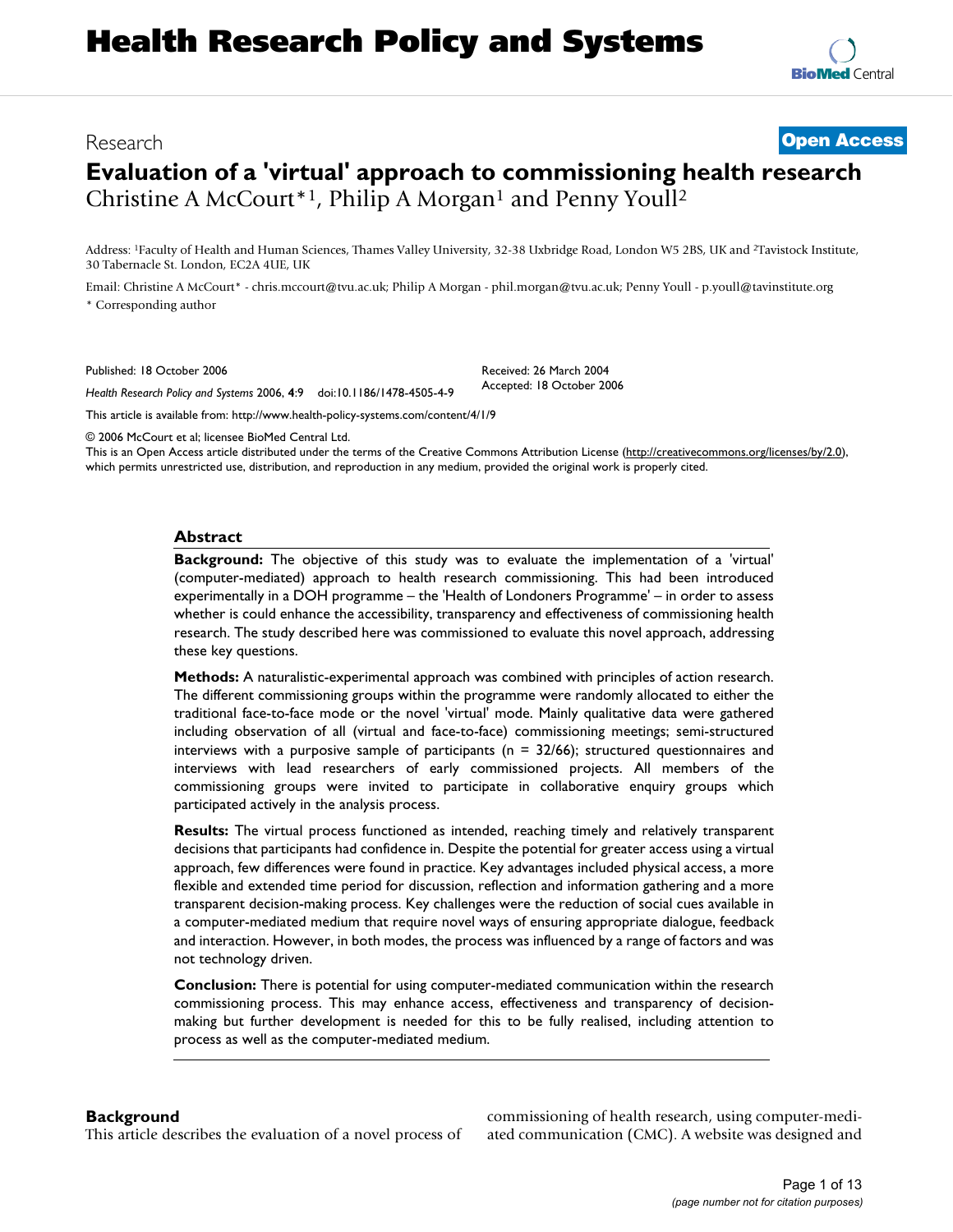piloted to enable committees to meet 'virtually' to agree priorities and commission projects. An open recruitment process was also used, including adverts for membership in the popular press. This 'naturalistic experiment' was conceived by the Department of Health with the aims of including a wider constituency in the research process, and so sits within recent policy and practice emphasis within the health service of increasing inclusion in policy, research and practice. It was also intended to enhance the effectiveness and transparency of the process, to contribute to the quality of health research. The authors were commissioned by the UK Department of Health to evaluate the effects of this experiment. The aims agreed for the study were to assess the practical workings of this new approach, its feasibility and whether it may have the intended benefits of enhancing the accessibility, transparency or quality of the research commissioning process. Taking into account the nature of the programme, and the early stage of experimentation with this approach to research commissioning, we opted to use an action research approach, to ensure learning and feedback within the process. The random allocation of different groups to the novel virtual approach or the traditional face-to-face approach enabled us to combine this with a naturalistic-experimental approach using comparison of the process and experiences of the different commissioning groups.

This paper reports on our overall evaluation and a following paper will discuss the conceptual issues raised relating to CMC in greater depth.

The UK Department of Health in the 1990s commissioned research on a range of health related topics centrally, in particular priority areas and through its regional offices. During the decade there were shifts towards a more strategic approach – designed to meet specific health objectives – and a more inclusive approach, intended to involve practitioners and users of health services more fully in the research process. Greater attention was also focused on the effectiveness of health research and how far it was meeting the needs of the service and of the nation's health. The project studied here sits within that context of development. Traditionally, health research at central and regional level has been planned and commissioned by formal committees, meeting face to face and involving mainly health policy and research experts, supported by anonymous expert peer review of proposals. The 'virtual commissioning' project we studied represented an attempt to move the traditional process towards one that would be more transparent, more effective and more inclusive.

Given the early stage of the work, we focus on the process, as observed and as perceived by the participants, in particular the nature of online, asynchronous communication within relatively formal, task-focused groups, and examine some early indicators of outcomes. Key themes emerging included access to participation, interactivity within formal groups (both virtual and face-to-face) the role of language in this, and the uses of time. We also examine indicators of the quality of commissioning resulting from this approach. The issues arising in this study may provide reflection on interaction within formal groups in a range of settings and support the argument that the impact of different media are socially situated, not technically dependent. Nonetheless, the evaluation highlights issues that need to be considered in designing an environment and process for 'virtual' committees.

# *Relevant literature*

A comprehensive review of the literature was undertaken using CINAHL, Medline and Sociological Abstracts as well as a number of education and management databases. The criteria for inclusion focussed on articles covering research commissioning, consumer involvement and widening participation in research commissioning as well as the general effects of using CMC and its more specific influence on communication, participation and decision making. This review of the literature provides an overview of the impact of widening participation in research commissioning and the effects of using computer mediated communication on this process.

### *Research commissioning and impact*

Despite a growing interest in the effectiveness of research and its impact on practice, we found very little work that directly focused on the process of commissioning and its impact on the quality of research. However, potential payback from health research has been operationalised into relevant aspects [1]. Involvement in research can result in, for example, increased research awareness, organisational development, political or administrative benefits, improved resource allocation and other outcomes not directly associated with the overall research findings or their utilisation. This work also indicated that the process of commissioning has an impact on the focus, conduct and monitoring of research. Research has also been conducted on NHS research payback using a bibliometric approach [2]. However, this addressed the outputs of commissioned projects rather than the process of commissioning.

Failure to effectively communicate health research, suggest Kuruvilla & Mays (2005) [3], is a critical problem that can only be tackled by recognising that science is a social enterprise and that as such has social implications. They argue for opportunities for diverse groups to share their views and experience to ensure a range of perspectives and resources can be integrated to meet complex health chal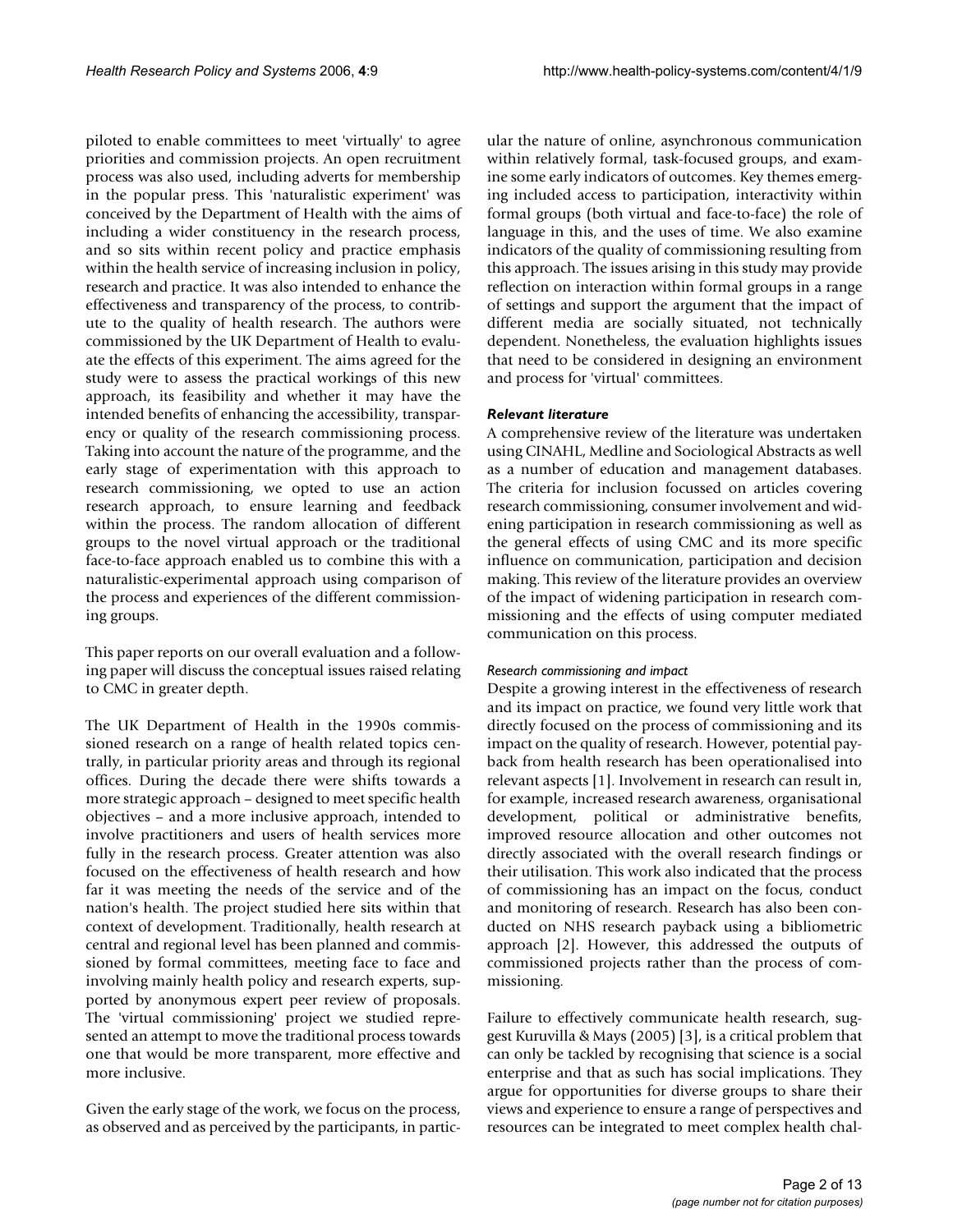lenges. Clearly, involving consumers in the research and development agenda setting for the NHS is an increasing priority and recent work has concluded that involving consumers effectively requires appropriate skills, resources, time, good communication and targeted support, including training [4].

Research undertaken in other formal contexts could be applied to questions around decision-making and committee processes within research commissioning. Studies such as Tomlinson's [5] indicate that decision-making by committees may not work in the ways that official policy assumes. For example, to avoid open conflict, important aspects often take place outside the committee room. The gaps revealed in our review highlight the degree to which the *established* processes of research commissioning remain relatively taken-for-granted and unevaluated.

# *Computer-mediated communication (CMC) Media effects*

The literature on CMC uses two key perspectives to understand the interaction and decision-making processes of virtual groups – media effects and relational issues. The main theory of media effects – the *reduced social context cues model* – refers to the filtering out of (visual and audible) cues in CMC [6]. These may be markers of members' identity and status as well as indicators of response. Such filtering effects may constrain or even distort communication [7]. The reduced social context cues model has received considerable criticism recently, particularly since the model is mainly derived from experimental studies using one-shot, zero history groups (usually students) working on time-limited tasks using only synchronous conferencing [8]. The stark view of CMC reported by such studies is contradictory to those found in more longitudinal field research.

# *Relational issues*

The *relational* stance [9] is based on the premise that what happens in a virtual system is not the product of the technology alone but of social relationships, and other contextual factors, and the way these interface with the technology [10].

This perspective does suggest, however, that CMC groups may take four to five times longer to communicate than face-to-face groups due mainly to the reduction of social context cues and the relatively more complex and time consuming nature of the textual medium [9] and this is accompanied by, and related to, interpersonal development and improved group cohesiveness [11].

The role of Group factors including trust, particularly the notion of *swift trust* [12] have also been discussed with respect to CMC. Ishaya and Macaulay report a link between trust and performance and that developing and maintaining trust is contingent on a range of actions that contribute to the cohesion of the group. Chief among these is commitment [10] and persistence [13] and these have been linked to the level of activity and the richness of the virtual environment. A sense of team, cohesion and humour have been found necessary for successful virtual group work just as they are in the face-to-face situation and are enhanced by frequent, prompt and proactive, rather than reactive, communication [14]. While these factors seem equally relevant to face-to-face groups, it is possible that the nature of the medium means that such features of the environment have a particular importance for virtual groups.

Other key group factors include the selection and use of multiple media to support a dynamic and rich virtual environment [15]. Equally important in encouraging more relationally positive interaction is the anticipation of future interaction [9]. The importance of preparation and training, particularly for the role of moderator or chairperson, and production of protocols, ground rules and guidance for on-line etiquette have also been shown to be important for effective participation. Such preparation and training is also linked to the promotion of a positive and busy environment and a satisfying on-line experience [16] and the reduction of uncertainty [14]. As noted, much of the existing research has employed experimental rather than 'real-life' groups, often using students as subjects or has looked at less formal or task-focused groups.

# *Achieving consensus and making decisions*

Achieving consensus and making decisions in CM groups also raises questions about the place of conflict in CM decision-making and the question of status and equality. Early studies reported that CMC has the potential to promote greater equality than face-to-face groups [17]. However, in organisational contexts where anonymity is not appropriate or possible, studies suggest the opposite to be the case, with status and power being reinforced [18]. Mantovani [19] points out that even if a low-status member contributes equally, this does not mean that their contribution has been given equal weight to those of high status members. He reminds us that unlike the anonymity of experimental settings, that gave rise to the notion of status equalisation, users of CMC in organisational settings are often very aware of status differentials and act accordingly.

# *Consumer involvement in research*

There is a growing literature on consumer involvement in research and policy, which is not reviewed in detail here. A series of recent papers have made clear the commitment to the principles of involvement [20,21], and have begun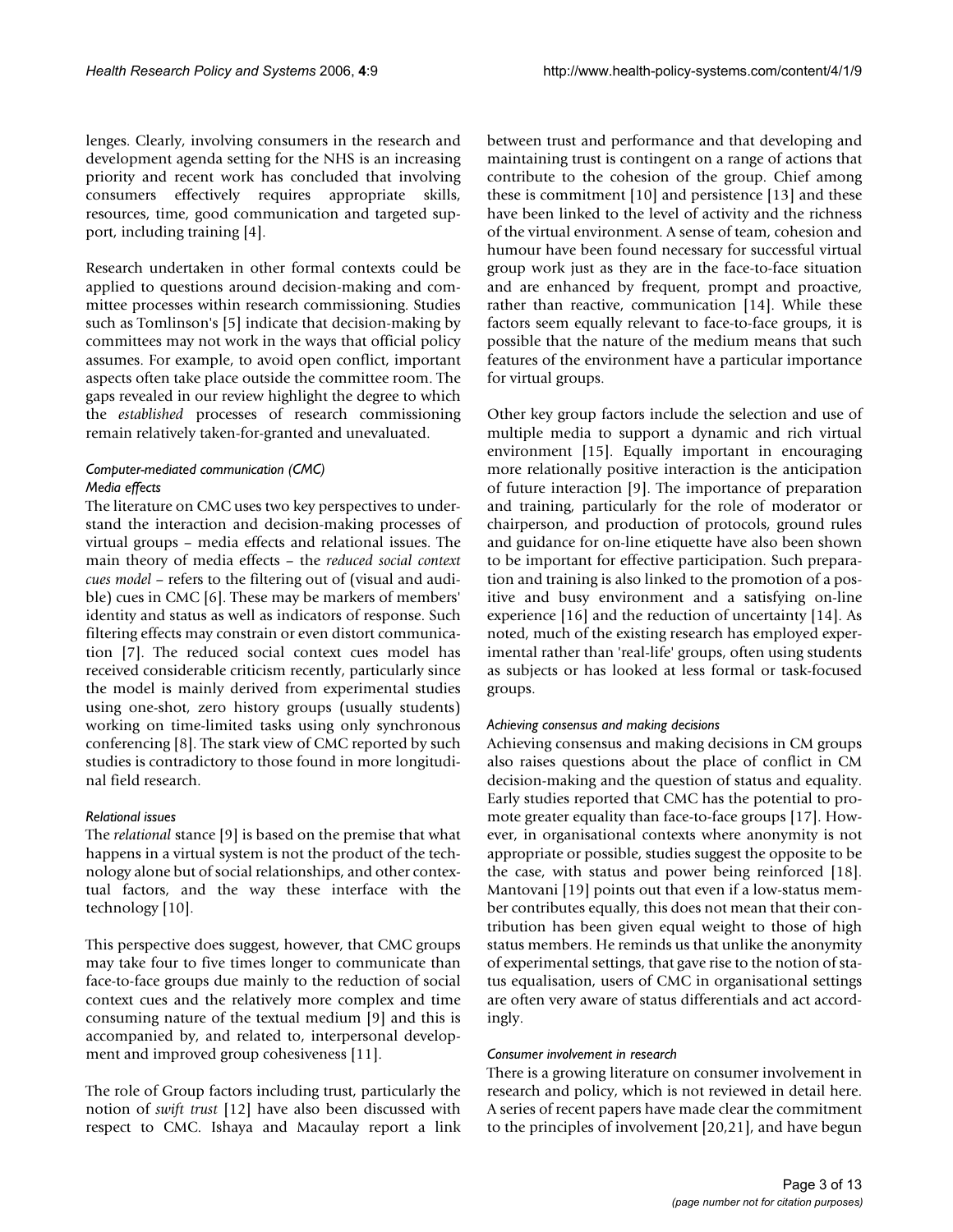to address practice issues [22,23]. The importance of involving consumers at all stages of development, through from setting priorities and asking research questions to critically reviewing research and policy has been noted [24,25], and the Programme evaluated here was clearly responding to such advice. Reasons for involving consumers have also been described [25,26] and include both moral and functional considerations. Both were implicit in the aims of using a virtual approach in this Programme – to enhance the equity as well as effectiveness of research. However, examples of good practice in health research remain limited [27,28] and there is a need to develop mechanisms and processes to ensure that the role of consumers in health research is clear and well supported.

### **Context, design and methods** *The Programme*

The inception of a new Research Programme to address London's health was taken by the UK Department of Health as an opportunity to develop and evaluate new approaches to commissioning that seek to move towards a more inclusive, effective and accountable process. This Programme, which was the subject of our evaluation, aimed to address issues known to affect the health of Londoners such as high levels of deprivation and health inequality, mobility and ethnic diversity. [29-31] through setting up six commissioning groups to work on different themes relevant to this. The Deprtment of Health's aims of experimenting with modes of commissioning in this Programme were broad, including organisational, representational, educational, quality and ethical considerations.

The first of the six Commissioning Groups within the Programme was used by the Department of Health Research and Development Office to pilot a novel, 'virtual' commissioning process. This initial pilot was evaluated by the authors and the resulting report recommended further development [32]. Following this, the virtual approach was amended and rolled out across the remaining five commissioning groups of the Programme, each dealing with a particular theme. Each group was randomly assigned to either a 'virtual' or a traditional 'face-to-face' meeting approach and a further evaluation, which we report here, was planned. Several commissioning group members had previously participated in the pilot virtual group. They were from different backgrounds and had varying levels of commissioning experience, and they were allocated to different groups, giving a useful mix of experiences to draw on.

Traditionally, health research commissioning has used face-to-face committees, mainly involving a range of people with relevant research expertise. Such committees may be long term, or time-limited and focused around specific programmes. The commissioning groups evaluated here were short term since they were formed specifically for the Health of Londoners Programme and their main tasks were to set priorities for research in their theme areas as decided by the Department of Health, and to discuss and agree on which research proposals should be funded. In most respects, apart from open advertising and the virtual 'experiment', this followed a conventional health research funding process. Table 1. sets out the process, and the respective roles of the R&D office and the commissioning groups. Although it describes this particular programme, the process is typical of health research commissioning, apart from the IT aspects of using a virtual mode.

A 'virtual' group does not meet physically in a room on particular dates but via a specially developed website, that can be accessed by password from any computer with internet facilities. The process remains time limited but allows a more extended discussion period (in this case, nineteen days for each Phase as compared to a three-hour meeting for each in the face-to-face mode) as well as greater physical access. The process in this Programme followed two key Phases – agreeing research priorities and reviewing and selection of proposals – each of which was concluded by anonymous voting, using a specially designed screen in the virtual mode (see summary in tables 2 &3) as compared to the expection of reaching general consensus in the face-to-face mode. The website opened with a log-in page followed by a 'virtual meeting table' with pictures and short biographies of members, before proceeding on to the business pages of the meeting. In addition to a general introductory event and a halfday research training session for the whole programme, virtual group participants were also offered an induction to using the website.

### *The Aims of the Evaluation*

Building on the Programme's stated objectives and the findings of the pilot study key questions were:

• Does the new approach facilitate wider participation, and if so, how?

• Does the greater transparency and 'auditability' afforded by CMC contribute to effectiveness and equity in research funding?

• Did the approach facilitate a full and focused discussion, prioritisation and selection of relevant themes?

• Could the virtual process, including the bespoke website, be developed further to maximise accessibility and effectiveness of use?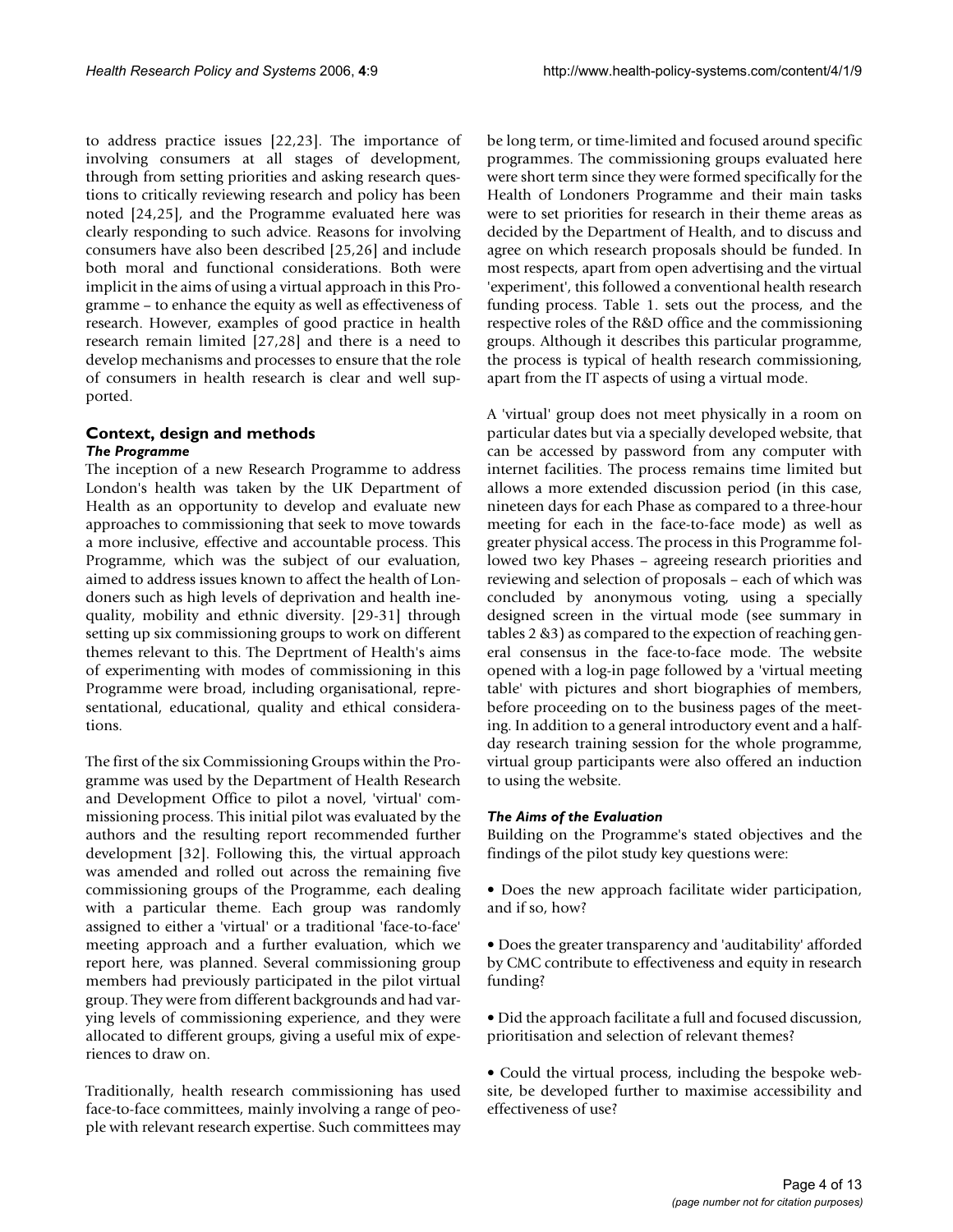| <b>Stages</b>                                                                                                                                                                              | <b>NHS R&amp;D roles</b>                                                                                                                                                                                                                                                                                                                             | <b>Commissioning group roles</b>                                                                                                                                                                                                                 |
|--------------------------------------------------------------------------------------------------------------------------------------------------------------------------------------------|------------------------------------------------------------------------------------------------------------------------------------------------------------------------------------------------------------------------------------------------------------------------------------------------------------------------------------------------------|--------------------------------------------------------------------------------------------------------------------------------------------------------------------------------------------------------------------------------------------------|
| I: Needs assessment<br><b>Project specification</b>                                                                                                                                        | HoL objectives and research areas identified and<br>prioritised;<br>Process specified;<br>Commissioning group members recruited/<br>selected                                                                                                                                                                                                         | Interested people respond to adverts                                                                                                                                                                                                             |
| 2: Preparation                                                                                                                                                                             | Infrastructures: website, technology and<br>Programme support;<br>IT Training;<br>Programme orientation meeting;<br>Research awareness session                                                                                                                                                                                                       | Knowledge & expertise<br>Interests<br>Attendance at induction and preparation<br>meetings                                                                                                                                                        |
| 3: Processes<br><b>Phase I</b> – agreeing priority topics for<br>research<br>Phase 2 - commissioning projects from<br>proposals submitted under the topics<br>chosen<br>4: Primary outputs | Facilitation and information support;<br>Develop vignettes, involving chairs of<br>commissioning groups;<br>Develop research briefs (researchers bid<br>competitively, submitting written proposals);<br>Research contracts negotiated and agreed<br>Continuing monitoring of commissioned<br>projects<br>Research reports<br>Dissemination strategy | Web-based participation or meeting attendance:<br>Discussion of research topics;<br>Read external peer reviewer reports;<br>Scrutiny of research proposals &<br>recommendations on selection<br>No further involvement;<br>(Group is short-term) |

**Table 1: Sequence of commissioning activities and the roles of DoH R&D officers and commissioning groups within the Health of Londoners Programme**

### *Design and methods*

Due to the complexity of the process being evaluated, an action research approach – intended to ensure learning and feedback within the process – was combined with a naturalistic-experimental approach [34-36]. The commissioning groups had been randomly assigned by the Programme team to work through face-to-face or 'virtual' meetings to enable comparison of experience. The small scale and early stage of the work meant that the evaluation would need to focus primarily on the experiences and perceptions of participants, although the processes would be observed and the outputs of the early work commissioned considered. Additionally, there is no established basis for identifying relationships between inputs, processes, outputs and outcomes for health research and outcomes could only be fully considered over a far longer term.

A range of methods was used within this framework including interviews, observation, collaborative enquiry groups and questionnaires. Relevant policy and committee documents and papers were also reviewed. This included statements of aims and objectives by which the process and outcomes could be evaluated.

Semi-structured interviews were conducted with a purposive fifty per cent sample of participants across the five groups, using a topic guide amended from our earlier pilot study [32]. Sampling was intended to ensure a mix of work (or consumer) roles and backgrounds, prior experience of research commissioning and to include those who did and did not participate, evenly across the theme groups. Five of these interviews were conducted by telephone, to suit the preferences of members, particularly those who had not participated actively. The remainder were conducted at a venue chosen by the member and were normally tape recorded, with permission. Informal interviews with the three Regional R&D Officers who were most closely involved with the Programme were used to explore intentions and perceptions of the virtual commissioning process.

Collaborative enquiry (CE) groups were planned to include committee members, chairpersons and Programme managers. Initially two groups were convened, one for each model, and participants were then invited to meet as an overall group. All participants were invited to take part in the CE groups.

Since the main evaluation could only follow the early process of commissioning, those projects commissioned in the previous year by the pilot virtual commissioning group were followed up to provide some initial indicators

**Table 2: Phase 1 virtual meeting – proposing and agreeing topic areas**

| Days $I-2$ (Mon – Tue)   | Introduction. Potential Topic Areas put forward, maximum one per member |
|--------------------------|-------------------------------------------------------------------------|
| Days $3-9$ (Wed – Tue)   | Discussion phase: exploration of Potential Topic Areas                  |
| Day $10$ (Wed)           | Chair prepares summaries                                                |
| Days $11-14$ (Thu – Sun) | Voting. Members vote for their preferred three Topic Areas              |
| Day $15-16$ (Mon - Tue)  | Vignettes prepared by project team                                      |
| Days $17-19$ (Wed – Fri) | Members view vignettes and make comments                                |
|                          |                                                                         |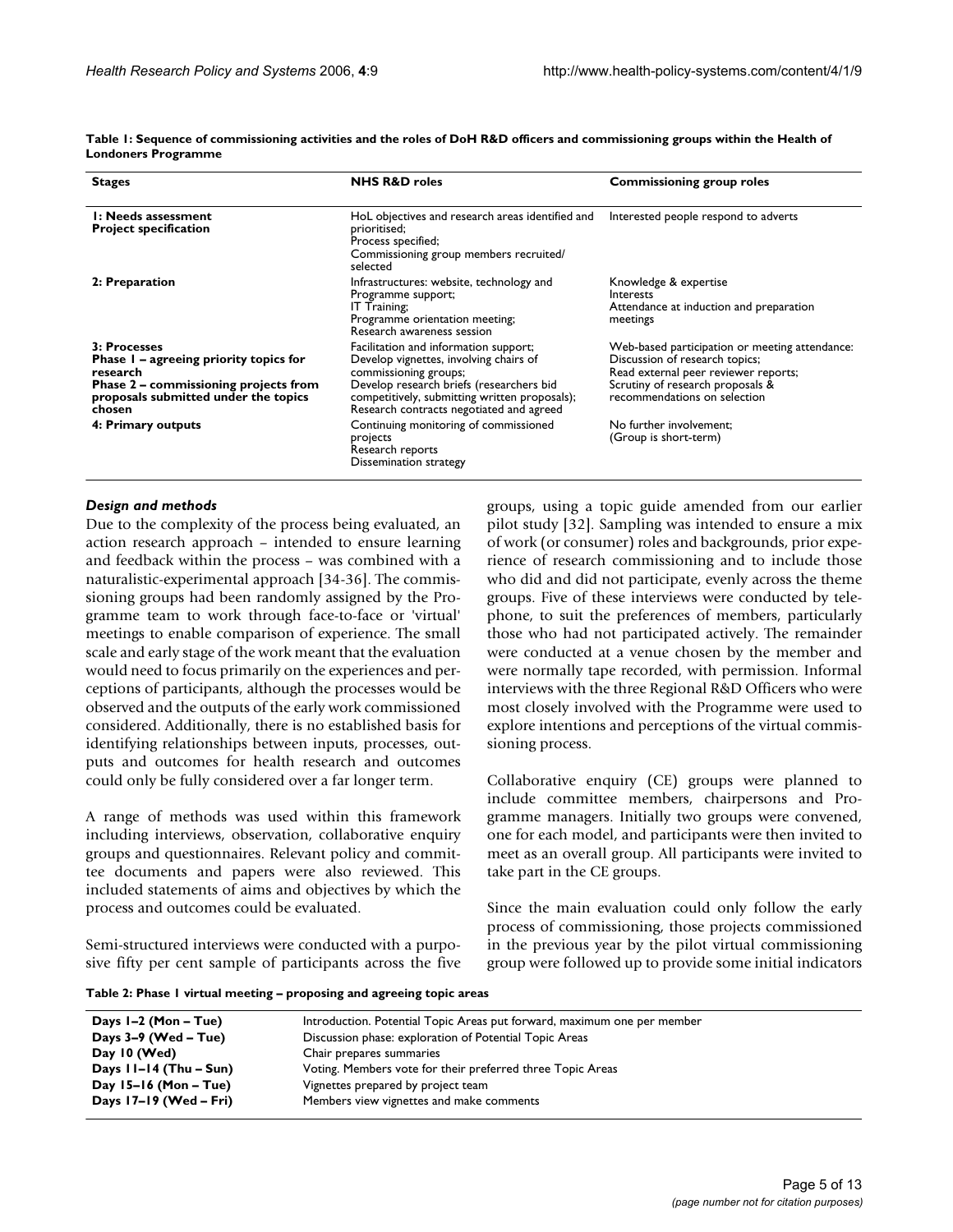meetings were attended by six, nine and twelve members respectively. These were spread across the different theme groups, and included members who described themselves as practitioners, consumers and in academic or policy roles, often with a mix of these identities. Written, telephoned or e-mailed comments were also received from seven members who were unable to attend, who were also spread across the theme groups. Our work was limited in practice by the later than planned commissioning of this study and the early closure of the Programme. As a result we were only able to observe both phases of the process for one commissioning group. This limited the capacity for comparison of the process in the different groups.

Different analytic approaches were used as relevant to the data collection methods, combining principles of grounded theory [36] with more structured techniques [38]. Open coding of interview and observation transcripts was used to identify emergent themes. More structured data produced from our observations of the commissioning groups (such as number and length of

| Pre day I     | Members receive hard copies of proposals relevant to their sub-committee                                                               |
|---------------|----------------------------------------------------------------------------------------------------------------------------------------|
| Days 1-7      | Discussion at sub-committee level (online)                                                                                             |
| Day 8         | Sub-committee Chairs prepare brief statements for General Forum. Remaining proposals needed for General Forum couriered<br>to members. |
| Days $9 - 15$ | Discussion at General Forum level (online)                                                                                             |
| Days $16-17$  | Chair prepares Summary of discussion (including peer reviewer comments) and Options Portfolio                                          |
| Days $18-19$  | Members vote on options (using a special online voting screen)                                                                         |

*Analysis*

#### **Table 3: Phase 2 virtual meeting – discussion and selection of research proposals**

Source: Health of London Programme website

of research outputs and potential outcomes. Structured questionnaires focused on the progress of the research and its outputs, based on the model of 'research payback' (see table 4), were sent to the principal investigators of the four projects commissioned. These were followed by semi-structured face-to-face (and one telephone) interviews to explore the responses in more depth.

All participants were sent information sheets on the study and were given time to consider their participation. Confidentiality of all interview comments and observations was protected and all group participants were asked to agree ethical ground-rules including confidentiality and respect for each others' contributions.

#### *Response*

Following sampling, thirty-five of the sixty-six members were approached for interview and thirty-two interviews were conducted. Only two members declined, both in groups that did not complete Phase Two meetings following unexpected withdrawal of Programme funding due to DoH re-structuring. The three Collaborative Enquiry

#### **Table 4: Model of research payback**

**Categories of Payback** (amended from [1])

a. Knowledge

#### b. Research benefits

- better targeting of future research
- development of research skills, personnel and overall capacity
- critical capability to utilise appropriately existing research

c. Political and administrative benefits

- improved information bases on which to take political and executive decisions
- other political benefits from undertaking research

d. Health and social service sector benefits

- cost reduction in delivery of existing services
- qualitative improvements in the process of service delivery
- increased effectiveness of services e.g. increased health or social welfare
- equity e.g. improved allocation of resources at an area level, better targeting and accessibility
- e. Broader economic benefits
- wider economic benefits from commercial exploitation of innovations arising from R&D

- economic benefits from a healthy workforce and reduction in working days lost

This model, used in the study, was amended from the payback model developed by the Health Economics Research Group, Brunel University [1].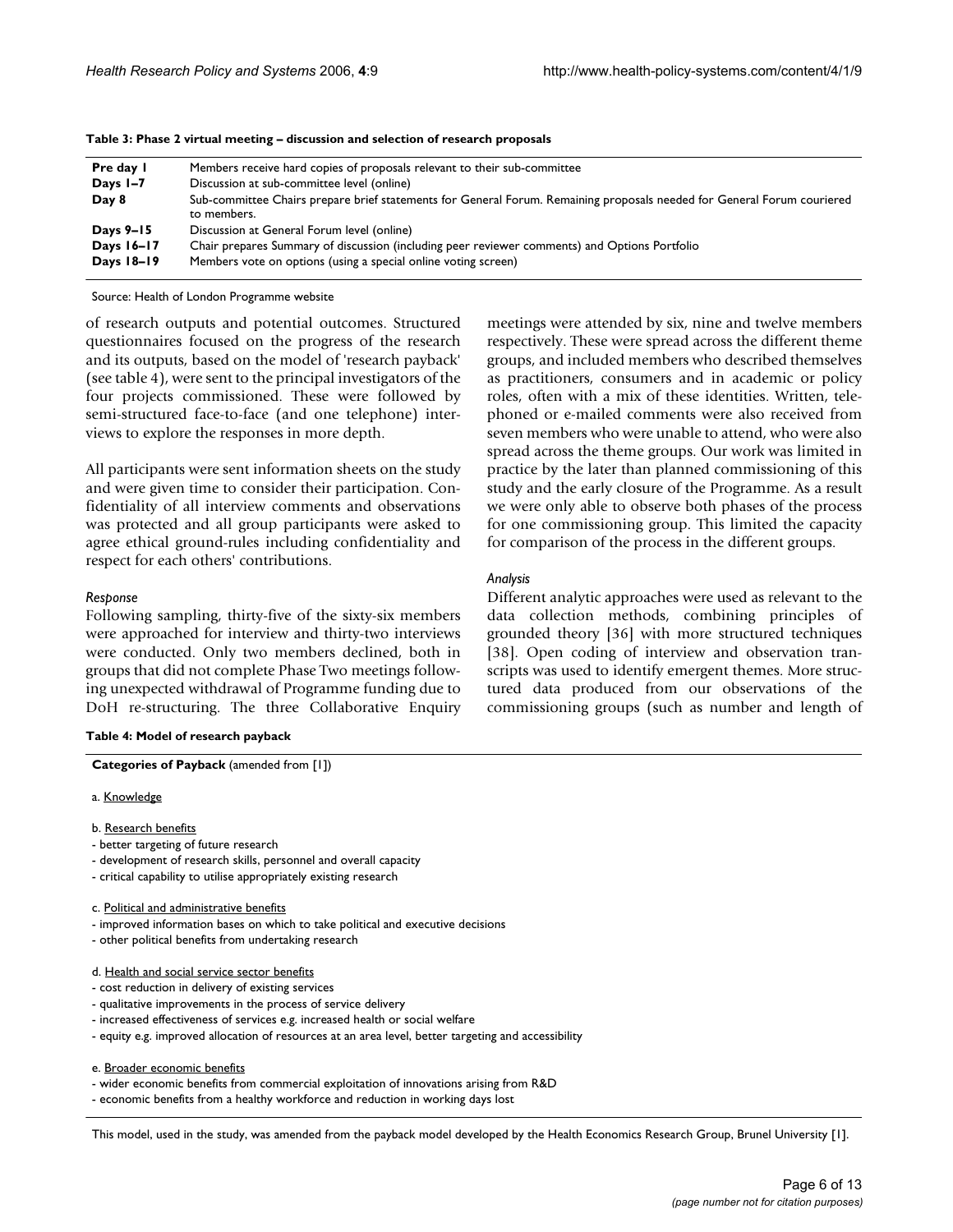|  | Table 5: Key points, benefits and limitations of each mode: |
|--|-------------------------------------------------------------|
|--|-------------------------------------------------------------|

|                                                                                               | Virtual mode                                                                                                                                                                | <b>Face-to-Face Mode</b>                                                                                                                                                            |
|-----------------------------------------------------------------------------------------------|-----------------------------------------------------------------------------------------------------------------------------------------------------------------------------|-------------------------------------------------------------------------------------------------------------------------------------------------------------------------------------|
| <b>Key characteristics</b>                                                                    | Communication through website<br>Written inputs<br>Flexible (self timed) inputs<br>Over a time period                                                                       | Face-to-face meetings<br>Spoken inputs<br>Inputs typically only at meeting<br>Time limited to meeting plus some paper-based<br>preparation                                          |
| <b>Advantages/benefits</b>                                                                    | Written inputs more likely to be carefully<br>considered<br>Time for reflection<br>Self managed<br>Physical presence not needed<br>Lack of visible (audible) status markers | Generates discussion, ideas<br>Members can check, clarify and question each<br>other<br>Can obtain 'soft' information and non-verbal<br>cues<br>Capacity for on-the-spot reflection |
| Limitations/problems                                                                          | Lack of visual cues<br>Risk of less interactivity, dialogue and group<br>reflection                                                                                         | Can get skewed by powerful/dominant<br>individuals<br>Physical presence required                                                                                                    |
| <b>Outcomes</b><br>(e.g., clarity/range of research topics,<br>quality of research proposals) | Vignettes checked by group<br>More opportunities to have a say<br>Voting<br>Process visible, can be traced                                                                  | No provision to develop and check outcomes<br>Lack of time and flexibility<br>Lack of presence a major gap<br>Consensus, not always clear                                           |
| <b>Resource implications</b>                                                                  | Website design & update Training for CMC<br>Technical back-up<br>Possibly higher time costs                                                                                 | Admin/paper distribution<br>Arranging meetings and venues<br><b>Travel costs</b>                                                                                                    |
| Implications for individual members                                                           | More flexible use of time<br>Total time commitment similar to F2F mode<br>Easier to agree time commitment with employer                                                     | Time commitment felt to be significant<br>For many, commitment has to be agreed with<br>employer                                                                                    |

contributions, at different stages of the process) were logged onto charts to produce structured summaries of the process for each mode. Face-to-face groups were recorded by written notes, whereas the website for the virtual groups generated electronic transcripts of all the discussions. The themes and summaries produced by this analysis formed the basis for discussion in the collaborative enquiry groups (one for each mode). This discussion generated additional data as well as providing further analysis and checking of the themes. These were then mapped to a framework of criteria developed from the findings of our earlier pilot study [32]. This formed the basis of a discussion paper circulated to the members before a final collaborative enquiry meeting bringing together members in face-to-face and virtual groups to discuss the themes further and compare their experiences directly.

# **Results and Discussion**

### *Orientation, support and facilitation*

Although initial preparation meetings were organised and training provided (see table 1) members expressed disappointment with the level of orientation to the principles and process of commissioning. In particular, it was noted that group chairpersons had not been nominated at this stage and so could not facilitate an initial bringing together and orientation of each theme group at the introductory event for all the Programme's commissioning groups. As discussed in the literature, such issues have been shown to be important for participation in virtual group participation [14-16]. Our experience suggests they are also important for face-to-face group activity, but may be particularly so for a virtual approach because the setting of group norms of participation help prevent uncertainty and the potential for disruption that could result. These points are discussed below under the theme of interactivity.

In both cases, the role of the chairperson was crucial to the interaction needed to 'get the work done'. In the virtual mode, facilitation by responding encouragingly to all comments posted, seeking, summarising and providing background information, making links, introducing social-communicative styles, were extremely important for achieving a high level of dialogue to underpin the decision making.

It is different being a Chair of a web-based meeting than a face-to-face meeting. But it is the same, I think it is the same set of skills, it is the essential skills...but they need some enhancement (interview with chairperson, virtual group)

This finding echoes those of Gunawardena [16] on the role of the chair in distance education. Equally, the creation of a rich environment through the use of multimedia, including the telephone, is seen as important [15]. However, with no initial discussion of procedures and 'ground-rules', members appeared to individually develop rules for their own conduct that minimised interaction. Such uncertainties about appropriate ways to interact in the virtual mode may have added to the narrowing of range of cues in inhibiting communication, discussed below.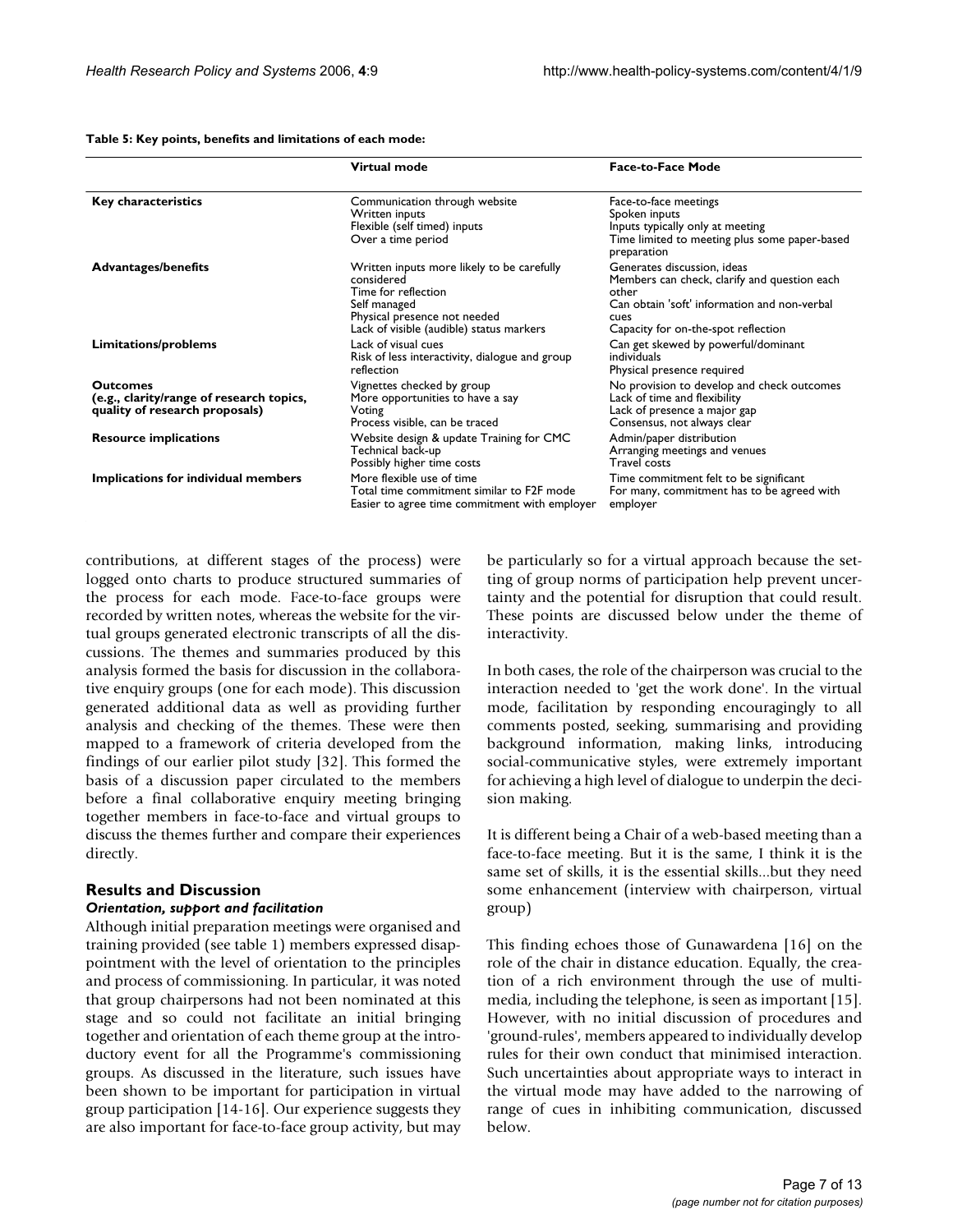### *Access and equity*

The view that using CMC would enhance access to participation, and thereby equity of the process, was implicit in the aims of the Programme and this emerged as a strong theme in the data, but with greater complexity. Access may work on a number of levels including physical, sensory, linguistic, knowledge, confidence and ease of participation.

These issues applied to both modes – although physical access was clearly easier in CMC, since members could participate from any venue with computer and internet facilities, access to IT skills and facilities were recognised as a potential barrier. Overall, the analysis showed that although CMC has the potential to increase access to participation this does not automatically enhance participation of groups traditionally less involved in research commissioning.

Profiling of participants showed that while backgrounds were varied, few members identified themselves primarily as health service 'consumers' and the majority of those who described themselves as consumers, practitioners or retired had some experience of research or policy related work. This suggests that neither the open advertising for membership, nor the use of a virtual approach directly increased the number of non-research professional participants. Lack of records meant that we were unable to determine whether few had shown any interest in the adverts for members, or whether interested non-researchers were deterred by the tone and presentation of documents sent out to enquirers – which were thought by members to be rather technical rather than 'user-friendly' packages.

Of the virtual groups, one had no primarily 'consumer' members and the other had two, one of whom made only one contribution – to suggest a topic at the beginning of Phase One – while the other had the highest level of contributions in the group, despite being the only member without a computer, relying on public library access. The reflections of the first suggested that he did not feel clear of his role or enabled to participate effectively:

I think the discussion was not broad enough. I mean it did not take into account the different backgrounds of the group... I was not comfortable or sure of myself. I did not feel I contributed as I could have if I was in amongst other people (consumer member, virtual group)

Additionally, our observations of the discussion suggested that limited and slow online response may have been discouraging for a person without prior experience and familiarity with the context and process of research commissioning, aside from familiarity with online communication. This suggests that greater attention to process that went beyond the more technical induction offered may have been needed.

We have noted that it is widely assumed that physical access will be enhanced in CMC. This is reflected in the literature and the aims of the Programme studied here. However, the picture in practice was more complex. For example, one member with academic expertise in the theme area of his Group who was also experiencing physical disability was quite clear that being able to participate from his own computer was an advantage of the approach, yet he still did not experience the process as accessible and his participation decreased throughout so that he did not participate at all in Phase Two. This was related in part to a feeling of lack of interactivity and response, discussed below, which discouraged participation at a time when, in his view, he needed positive reinforcement to continue. In contrast, a practitioner member noted that without the virtual approach he simply would not have been able to participate, due to the inflexible nature of his clinic duties. In such cases access was about relationships between time and physical place

Access to the technology in itself did not prove to be a major barrier, since all but one member had computer and internet access, and this person used public facilities very effectively. However established patterns of using computers and online communication were important, since some had incorporated this more into their work pattern or lifestyle than others, and some members were not sufficiently 'at ease' with this mode to take advantage of its flexibility. This was more than a technical – competence and confidence – matter, since highly active members tended to be those who had incorporated computer and internet use into their everyday and working lives in such a way that regular participation, with frequent, often short log-ins, seemed relatively easy and straightforward. In contrast, some members used to a highly structured diary-approach to work participated little in practice, despite their best intentions. These tended to be members in management and policy type roles who did not lack other forms of experience or confidence to participate. This does provide a warning, however, that changes in medium or technology may, if not prepared for appropriately, substitute new for older forms of inequality of access.

The greater time that the literature suggests is needed for CMC was built effectively into the process studied here – with a total of nineteen days, structured into phases, versus two, three hour face-to-face meetings. The asynchronous process gave members time to read, consider and reflect on a comment before making their response. A number of participants described this as a valuable aspect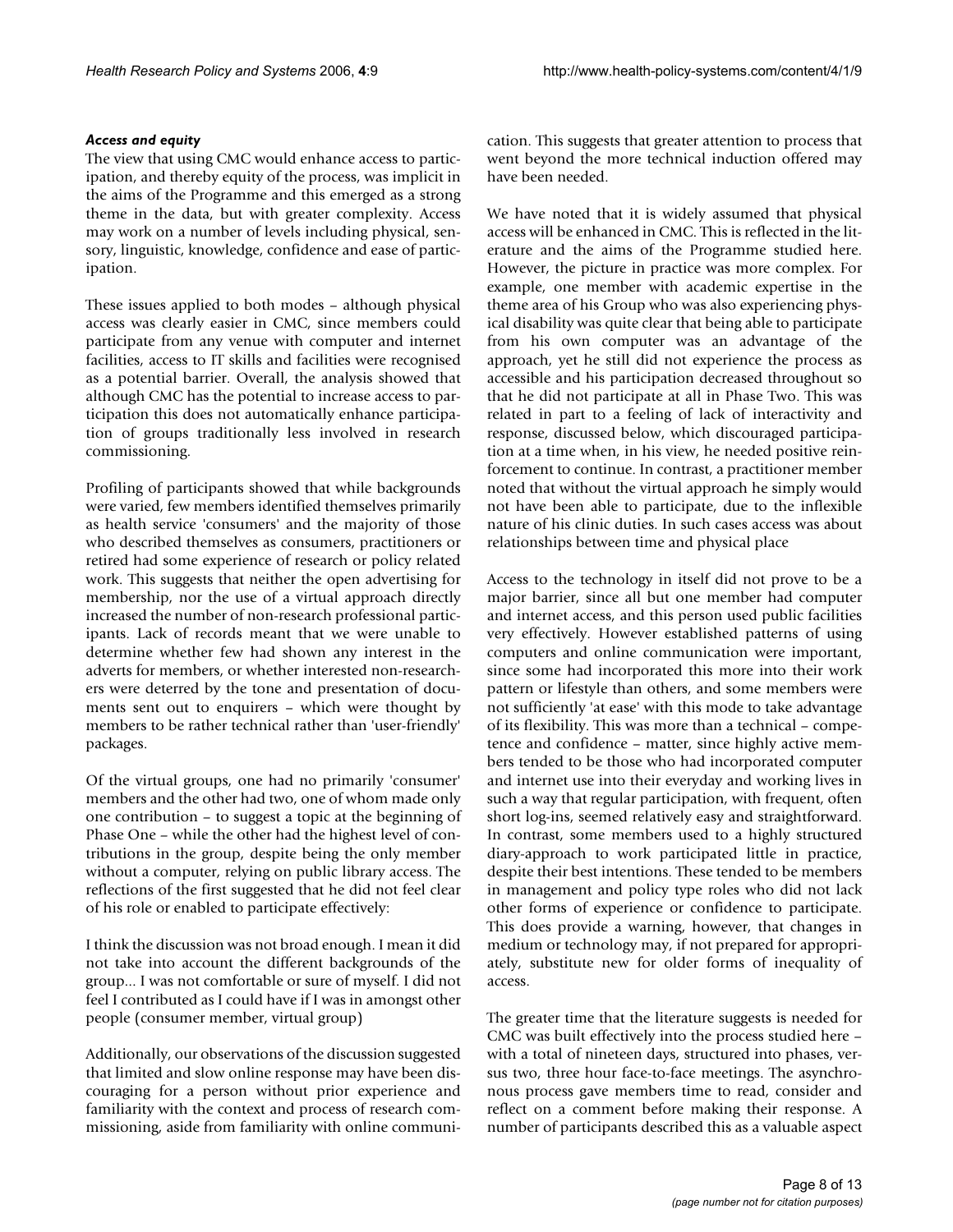of the approach, a point supported by Walther and Burgoon [38]. One participant, for example, described how she could read the day's contributions before leaving the work, mull them over on her journey and then post her thoughts the next morning. Not all, however, took advantage of this aspect. While participants suggested that time to think and reflect may assist less confident and assertive members in making contributions, there was little evidence from this study that this had made a difference in practice, perhaps related to the issues of interactivity and language that are discussed below.

### *Interactivity*

Members in both modes (virtual and face-to-face) expressed some disappointment with levels of interaction and felt a sense of working as individuals rather than as a group. This appeared to be linked to the pace, time frame and organisation of the process overall since it was not confined to the virtual mode.

Participation was higher, in both modes, in Phase One – proposal and discussion of potential topic areas. Levels of participation at this stage varied more between the groups within each mode than across them suggesting that the medium of communication was less important than other features such as the topic and the membership mix of each group and the facilitative role of the chairperson. In the Health and Regeneration group, for example, Phase One discussion was seen as 'lively' and even 'heated' in some topic areas and generated a 7,000 word transcript overall (transcripts of the discussion could be copied from the commissioning group website). Phase Two – considering research proposals – was seen as losing momentum, with more limited discussion and dialogue. Even among those who participated, some were more active than others, offering contributions and responses to others, while others simply gave their view in the manner of a statement, without any dialogue.

This suggests that the issues of 'groupness' and 'trust' raised in the literature are not particular to CMC and present a general challenge for formal decision-making groups with a limited history. Observation of the process suggests that the way time and process is managed may be of more importance to the level of interactivity than simply time per se:

And I think what the virtual committee needs to pick up is can you bring a richness into the debate? (manager member, face-to-face group, but had previously been in the virtual pilot, comparing the two modes)

On the whole, the pattern of activity in the virtual groups followed the intended process, although the number of discussion days was extended in two cases where discussion was very slow to get started. In one case, a face-to-face meeting was organised in the time gaps between Phases One and Two due to concerns within the group about momentum and interactivity of the virtual process. This suggests that participants may perceive a need to meet face-to-face, even where CMC has been established, but also that a very extended time period, for a task-focused group, may add to feelings of lack of interactivity and a loss of momentum.

In the face-to-face mode the primary problem was, nonetheless, lack of time to conduct very detailed business in a three-hour meeting. The level of formality and structure observed within the meetings was seen by members as important to achieving this and they regarded the process as effective within these limits. In contrast, in the virtual mode, which is characterised by asynchronous communication, time lags and gaps in response led to feelings of lack of dialogue which some members described as 'lonely' or even 'threatening' in the absence of cues to help explain the lack of response. Similarly, one chairperson commented on the sensitivity of tackling this in the virtual (and printed) medium:

if somebody is being quiet and not saying anything at a face-to-face group, how do you deal with that? Well you might notice that they look anxious about something and you might just say at the end of the meeting "is everything OK"? Or, you might say openly "you are being very quiet John have you got anything to say"? Well if you do all that on text it is very threatening (manager member, experience of chairing in both modes).

These feelings point to reduced social presence in CMC [7] that can have the effect of participants being self-absorbed and less likely to form impressions of their co-members.

As a result of this, and fears about being, or appearing, dominant if very active, several members reported 'reining in' their contributions. This is interesting since even though they were not perceived as dominant by other members, active participants tended to become concerned about being perceived in this way in a medium where they could not use visual or verbal cues to gauge reasons for lack or slowness of response. Similarly, in an experimental study of conflict management in virtual project teams Montoya-Weiss *et al*. [39] found that conflict was not a major problem for interaction since other participants did not interpret particular contributions as being dominant or aggressive, perhaps due to reduced social cues. While 'social richness' may not be as important for formal decision making groups of this type as in some of the more socially oriented groups discussed in the literature, the concerns expressed about interactivity and loss of momentum in the discussion point to the need for a suf-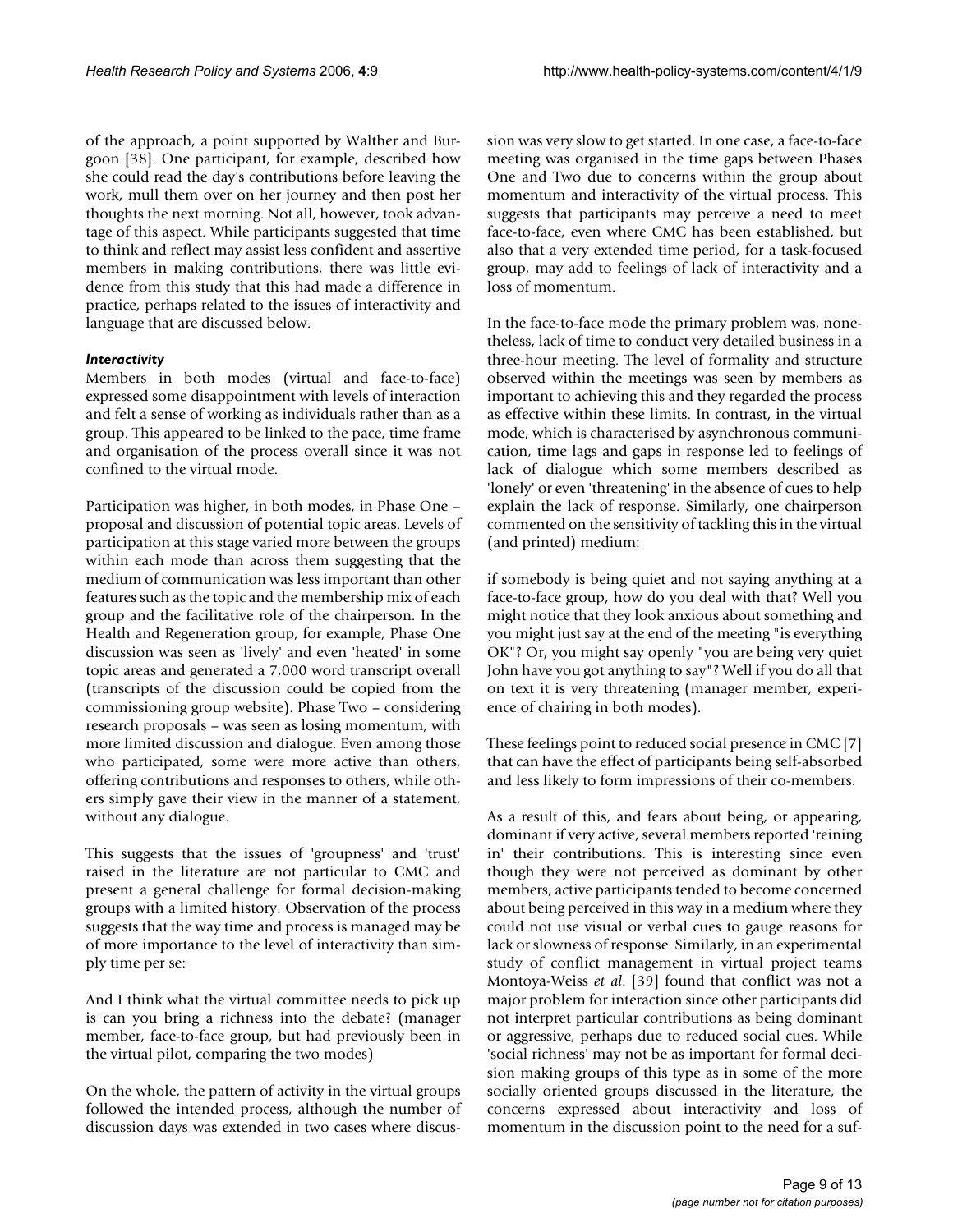ficient level of interaction to maintain motivation and to give a sense of dialogue to underpin good decision making.

The provision of information about members' backgrounds – as with the virtual meeting table that was pictured in the opening screen of the groups' web pages – has been shown to be beneficial for CM groups until more sociable interactions can be established [12]. Nonetheless, a number of members saw a key potential advantage of CMC in getting beyond a previous 'closed shop' in research. Several commented that the lack of visual or audible cues reduced feelings of lack of confidence or intimidation when facing, across a table, people who seem to have more expertise and power, but as with the 'time to read, reflect and compose', there was little direct evidence that this had encouraged less confident or experienced members to participate more fully. Nonetheless, there was evidence that in the face-to-face groups members were making assumptions about each other with consumers feeling less able to contribute, certainly in the more technical aspects of assessing research proposals.

The absence of visual and verbal cues in CMC was a challenge for interaction in the virtual groups. Techniques that can be used to enhance a sense of interaction were not well developed in the site and the training provided for virtual group members focused on technical aspects of using the meeting website rather than on how to approach dialogue and decision-making within a virtual medium. Some members attempted a conversational style, and responded to others' contributions directly using first names and examples from personal experience to illustrate their points. On the whole, though, the language of contributions – being type-written – was relatively composed and formal:

Well when you are face-to-face, whatever words you come out with you have got it accompanied by non-verbal communication. All you have is words really on the web page. So you do have to be careful, you have to be much more careful! I mean you can put little smiley faces and that kind of thing but generally speaking it is words only. (chairperson, virtual group, health service manager)

There are a number of studies that show that given sufficient time CMC participants will try to achieve desired levels of immediacy through the use of symbol systems such as emoticons, the injection of humour and linguistic devices such as 'hmmm' or 'yuk' [10,16].

Observation of the face-to-face groups illustrated that these may also be general features of formal communication and decision-making in short-term groups. Indeed, this may be interpreted as appropriate to the task and nature of the group. However, the concerns expressed about levels of dialogue do suggest that a reasonable level of social interaction is required to facilitate even formal decision making. Additionally, the stated aim of wider participation in the process called for a more inclusive and less formal approach.

Discussion in the face-to-face groups initially appeared stilted and needed a lot of prompting by the chairperson. It also tended to shift during the meetings toward dominance of technical research questions and so was increasingly led by academics. Use of language was polite, reasonable, measured and members were generally supportive of each other's contributions, including non-verbal gestures such as nods of agreement. Nonetheless, members tended to follow certain themes and not to radically change views in response to others' comments. One group, with a higher proportion of consumer and voluntary sector members raised more questions about ethics, scope, perspective of proposals, as well as procedural issues and inclusiveness of the bids. The challenge for the chairperson, in either mode, was equally in drawing a rather disparate group of 'strangers' together in a very limited time span to produce clear results. In this situation, exploration and open-ness was perceived as difficult in both modes.

# *Language*

This theme was closely related to those of interactivity and access since, as we have noted, the ways in which language was used in each mode had a bearing on the sense of interactivity and dialogue and this, in turn, had implications for access to full participation in the commissioning process.

Some members felt that the use of formal and technical language was a barrier to participation and reduced levels of interactivity and openness. This reflects Atkinson's [39] work on public decision-making pointing to a 'linguistic market' and 'internalised self censorship', where consumers either don't possess the private language of the organisation or profession or are deterred from submitting their contribution because they anticipate that it won't count for much:

The contributions were in a language that was not everyday. It was a kind of professional lingua. Of course in a committee that was strongly academic/professional this language would be favoured. I felt I couldn't put my thoughts forward in a way that would be accepted by them (consumer member, virtual group)

For the virtual mode, these concerns may also reflect the complexity of managing, processing and producing textual messages [9] with the added difficulty of a slower rate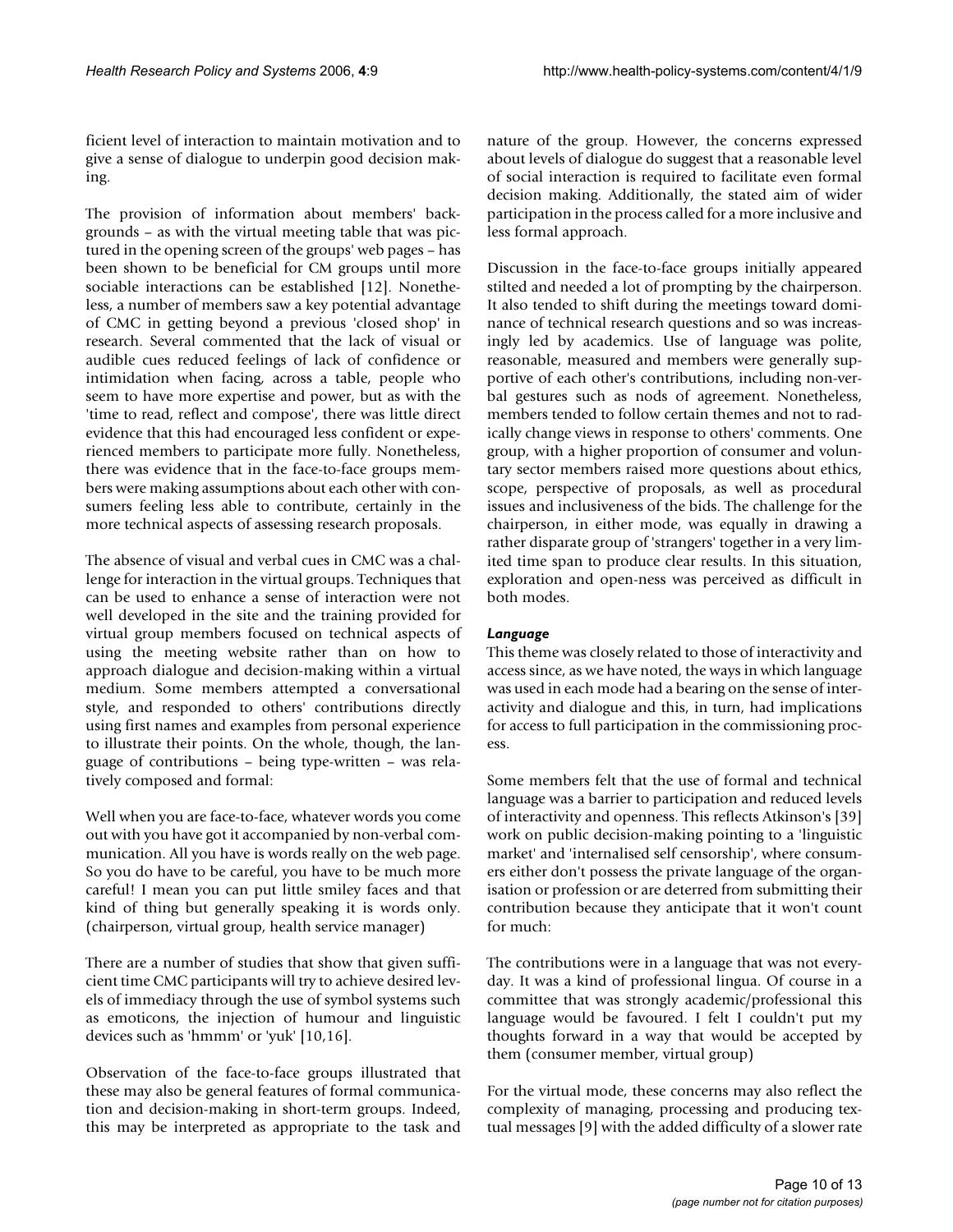of information exchange [41]. In this case, uncertainty about roles, ground rules, criteria and how to proceed (what Steinfeld [42] refers to as 'environmental uncertainty') seems to have resulted in the adoption by some members of a writing style that is characteristically formal and impersonal. The importance of language to the formation and effective work of CM groups is noted by Hine [10]. Rice and Love [43] found that users learn to adapt their language and style to the restrictions of the textual medium but that this takes time.

Nonetheless, face-to-face group members expressed similar concerns. As a formal group with a publicly accountable role, the work was recognised as political with a need to be professional. The lack of familiarity of the group added to this with a tendency to use indirect communication, technical language and 'politesse' [5]. Additionally, the lack of time in face-to-face meetings meant contributions had to be concise and well worked out, with little room for examples or more open discussion.

# *Time*

There was no indication that overall time demands differed – each mode required considerable voluntary time commitment – but patterns of use of time were different. Additionally, in the virtual groups patterns of engagement differed among members. Some only contributed on one or two days, while others continued to contribute throughout, responding directly to others. While this may reflect personal motivation and investment in the work of the group, the patterns observed in this study also matched closely the members reported ways of engaging with CMC in general and their sense of ease with the medium. Reflecting this, some used their time flexibly with frequent short visits to the site to 'see what was happening' and respond, while some made few visits and few contributions that were composed offline then posted to the site. Some members used the time delay inherent in the medium to search for and read background material, to enhance their own confidence and contribution. Those with a more flexible and 'relaxed' approach to use of time and the medium, and where this was compatible with their work, tended to be more active participants.

As noted above, the asynchronous quality of the virtual meeting was seen as having potential advantages, despite the potential for feeling lack of response, in allowing a more informed and reflective approach:

it's not you are just hearing what you want to hear. You have to read it before you can make a comment. You have to go into transmit mode to write the comment, which actually buys you time to think (manager member, experience of both modes)

This may have implications for the quality of the decisions made.

### *Quality of decision-making*

In both modes, members expressed some concerns about the level of discussion on which decisions were based but this did not translate into concern about the decisions per se. There was no suggestion that decision-making would have been different in an alternative mode. This is in line with the research literature that suggests that when CMC groups do reach consensus, very small differences, if any are found in the quality of decisions reached [45]. This was also confirmed by our follow-up survey of projects which had been commissioned by a virtual group at the pilot stage. The project investigators were unaware that their work had been commissioned through a novel process and did not perceive any impact on the course or outcomes of their research projects. It was notable however, that the projects commissioned reported high levels of research capacity building and impact on practice at this early stage. It is possible that these aspects were facilitated by the commissioning process adopted.

An important feature of the virtual mode was its transparency. Clear lines could be drawn between inputs, processes outputs and decisions made whereas members in face-to-face groups felt this was rather subtle, achieved but without an explicit, clear means of arriving at final decisions. Additionally, the website transcripts provided a full record of the process. The inclusion of a voting screen – although it guided rather than determined final decisions – was also seen as helpful and democratic.

# **Conclusion**

The evaluation showed that it was possible to conduct research commissioning effectively and accountably using a 'virtual' computer-mediated as compared to traditional face-to-face approach. The experience showed that CMC had the potential to enhance access, openness, transparency and quality of decision-making. However, there was little evidence that such potential was fully realised in this early example. It is clear from this study and from the existing literature, that the use of technology – such as the bespoke website used here – does not determine processes or outcomes. Despite the tendency in our culture to view applications of technology as a 'fix' to achieve various desirable ends, the research indicates that its effects are dependent on social relationships and the wider processes in which it is embedded [10].

In this case, other aspects beside the medium were crucial – the overall processes and structure of the programme, the time and priority given to it, the preparation and orientation of members and the approach to selection and involvement were equally important. In both modes,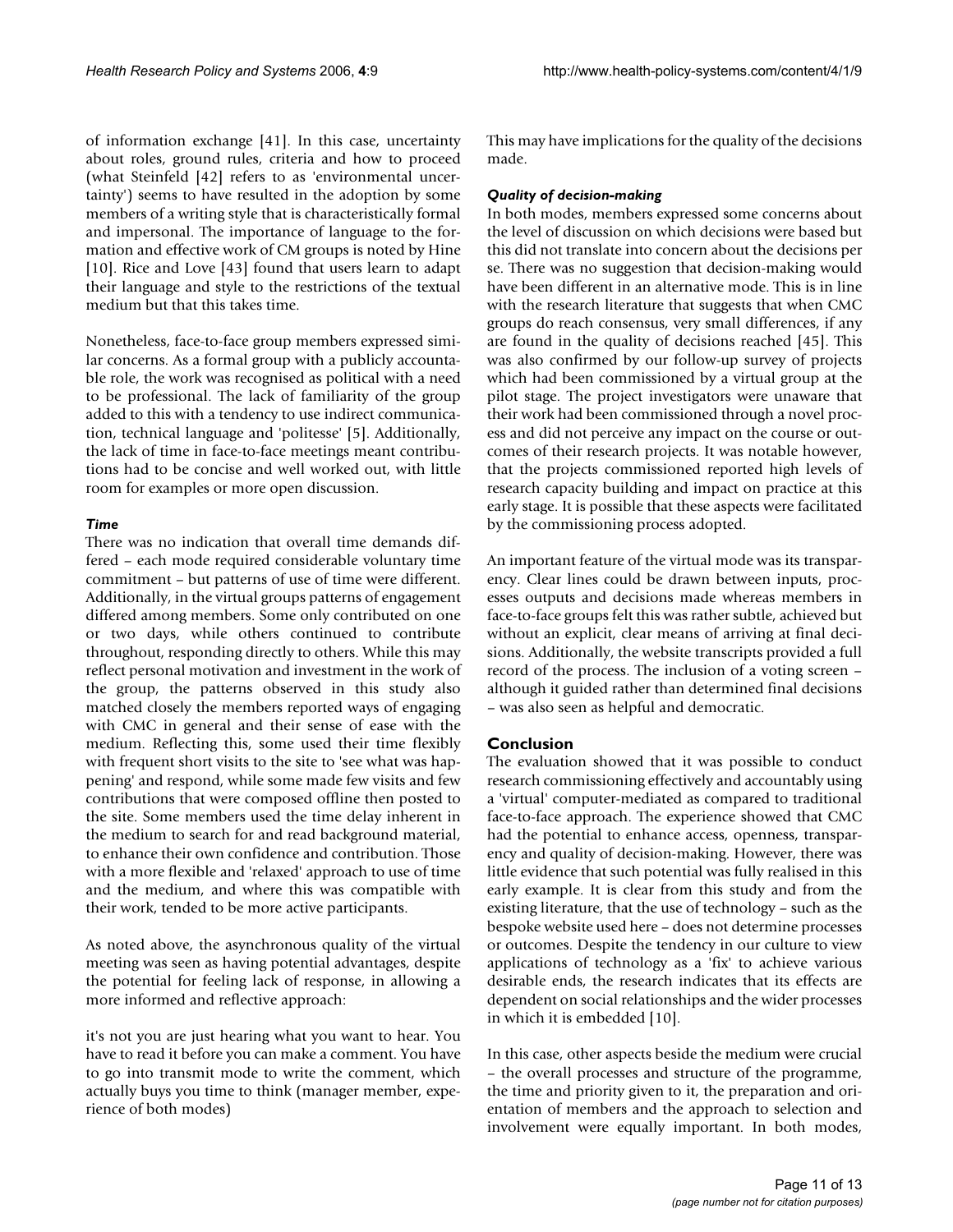active chairpersons, commitment by members, knowledge of and commitment to the theme areas, a busy, motivating environment and the anticipation of future involvement were also important to the effectiveness of the process. In widening participation, further attention to issues such as patterns of language and of time and how they influence access will need consideration. Nonetheless, we suggest that the website design could be developed further to enhance accessibility, interactivity and ease of use [45].

Key advantages of the virtual mode included the ease of physical access to meetings, for groups who find it difficult to participate for a range of reasons (such as disability, caring responsibilities, fixed clinic times), reduced visual and audible status markers, greater opportunity to contribute, with time to reflect and seek more information and compose responses. The capacity to seek further information was highlighted as particularly important to ensure the decision makers were well informed and that work done does not duplicate that done elsewhere. It is very difficult for even the most knowledgeable membership to have all relevant information to hand in a live, time limited meeting. Set against these were the longer time needed for CMC, the lack of familiarity with working and communicating in virtual groups and the perception of finality, formality and inflexibility of textual messages. Additionally, there may be a time lag in individuals' and organisations' adjustment to the more flexible and open use and management of time that virtual modes of working appear to demand. The key features and potential benefits of each mode are summarised in table 5.

On balance, members were very supportive of the experiment and many would be keen to use a CM approach in future, particularly if the approach incorporates a wider range of media or a mix of modes to utilise the advantages of each – such as key face-to-face meetings with online discussion in between. CMC was also advocated as a way of involving much wider constituencies in the process than involved in this case – for example by seeking views on priorities for research from a wide range of voluntary, consumer and professional groups. Planned use of a variety of modes could be effective in terms of efficient use of time, maximising the opportunities for members to think though their contributions, widening participation by networking, drawing on wider literature and information sources and creating a rich environment that encourages participation, discussion and facilitates decision making.

It was also apparent from this study and our background work that there is relatively little current knowledge of the effectiveness of research commissioning on which to base any judgement. Indeed, there has been little discussion of what constitutes effectiveness in health research. In this study we have focused on effectiveness of the process for ensuring that decision-making is based on adequate representation, information and dialogue through from setting priority themes and topics to selecting projects for commissioning. We have also examined effectiveness in terms of outputs of research, broadly defined to include research capacity, awareness and impact as well as 'products' such as reports (see table 4) but the scope of this was limited. Examining outcomes of research commissioning in terms of impact on healthcare or health is extremely complex and would require a longer time frame and larger scale of study. There is little evidence to support the effectiveness of the 'traditional' modes of decision-making against which novel approaches must inevitably be compared. Our study tentatively suggests that the outputs of the research commissioned early in this Programme indicate that the novel approach is feasible and may bring additional benefits if managed appropriately.

### **Competing interests**

The author(s) declare that they have no competing interests.

### **Authors' contributions**

All authors participated in the design, conduct and analysis of the study and the writing of this paper. All have read and approved the final manuscript.

### **Acknowledgements**

We should like to thank all the commissioning groups members who committed their time freely in the interests of promoting good practice in commissioning health research; and the DoH London Regional Office, R&D department, for commissioning this study and opening up their development work to external evaluation.

### **References**

- 1. Buxton M, Hanney S, Packwood T, Roberts S, Youll P: **Assessing Benefits from Department of Health and National Health Service Research and Development.** *Public Money and Management* 2000, **20(4):**29-34.
- 2. Rafferty AM, Traynor M, Lewison G: **Measuring the Outputs of Nursing R & D.** *London School of Hygiene and Tropical Medicine: Centre for Policy in Nursing Research* 2000.
- 3. Kuruvilla S, Mays N: **Reorientating Health-Research Communication.** *The Lancet* 2005, **366:**1416-1418.
- 4. Oliver S, Clarke-Jones L, Rees R, *et al.*: **[Involving Consumers in](http://www.ncbi.nlm.nih.gov/entrez/query.fcgi?cmd=Retrieve&db=PubMed&dopt=Abstract&list_uids=15080866) [Research and Development Agenda Setting for the NHS:](http://www.ncbi.nlm.nih.gov/entrez/query.fcgi?cmd=Retrieve&db=PubMed&dopt=Abstract&list_uids=15080866) [Developing an Evidence Based Approach.](http://www.ncbi.nlm.nih.gov/entrez/query.fcgi?cmd=Retrieve&db=PubMed&dopt=Abstract&list_uids=15080866)** *Health Technology Assessment* 2004, **8(15):**.
- 5. Tomlinson D: **Social Policy and Epistemology: recapturing the lost world of interpretation in case studies of community care.** *BSA annual medical sociology conference papers* 1987.
- 6. Sproull L, Kiesler SL: **Reducing Social Context Cues: Electronic Mail in Organizational Communication.** *Management Science* 1986, **32:**1492-1512.
- 7. Culnan MJ, Markus ML: **Information Technologies, Electronic Media and Intra-organizational Communication.** In *Handbook of Organizational Communication* Edited by: Jablin F, Putnam L, Roberts K, Porter L. Los Angeles: Sage; 1987.
- 8. Kinney S, Dennis A: **Re-evaluating Media Richness Cues, Feedback and Task.** *Proceedings of the 27th Hawaii International Confer*ence on system Sciences: IV 1994:21-30.